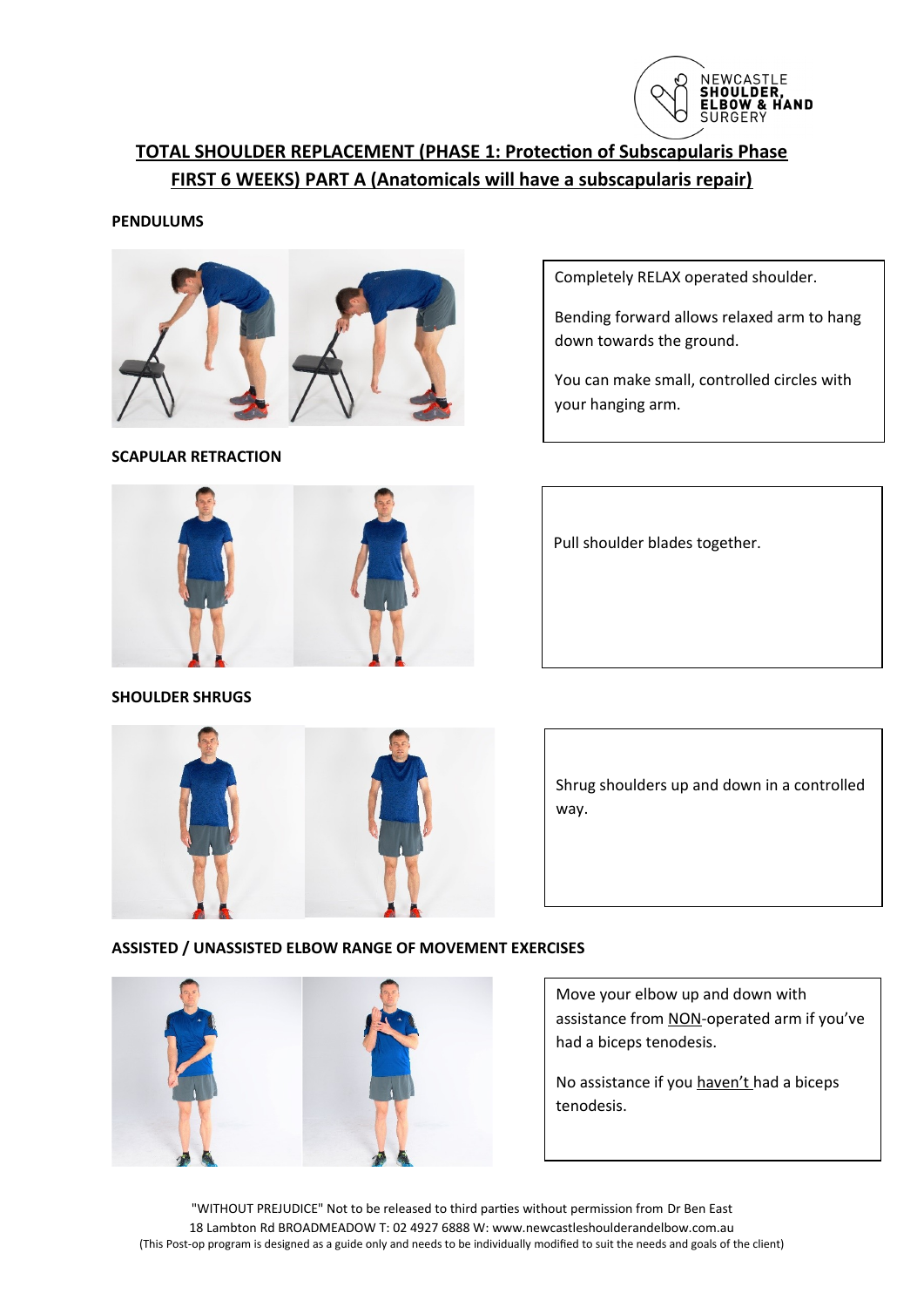

### **ACTIVE ONLY EXTERNAL ROTATION to 0° WITH ELBOWS BY SIDE**



**PASSIVE ONLY INTERNAL ROTATION** 

Rotate your arm(s) outward making sure you keep your elbows by your side. Only rotate out to 12 o'clock.

(Unlimited ER if no subscapularis repair)



**ACTIVE ASSISTED FLEXION IN LYING &/OR**

Completely RELAX your operated arm by supporting the weight of this arm with your other hand.

Rotate your operated arm inwards using your other hand.

(Active IR if no subscapularis repair)



Lie on your back. Grasp your operated arm with your unaffected arm/hand.

Move your operated arm 'up and over' your head. Try not to tense your operated shoulder too much as this will lessen your range and make the movement more uncomfortable.

(Stop at **90° flexion** if subscapularis repair)



Slide your hand along a table, using NONoperated arm to guide it. Can place hand on a cloth to make it slide easier.

"WITHOUT PREJUDICE" Not to be released to third parties without permission from Dr Ben East 18 Lambton Rd BROADMEADOW T: 02 4927 6888 W: www.newcastleshoulderandelbow.com.au (This Post-op program is designed as a guide only and needs to be individually modified to suit the needs and goals of the client)

## **ACTIVE ASSISTED FLEXION SLIDING HAND ALONG TABLE**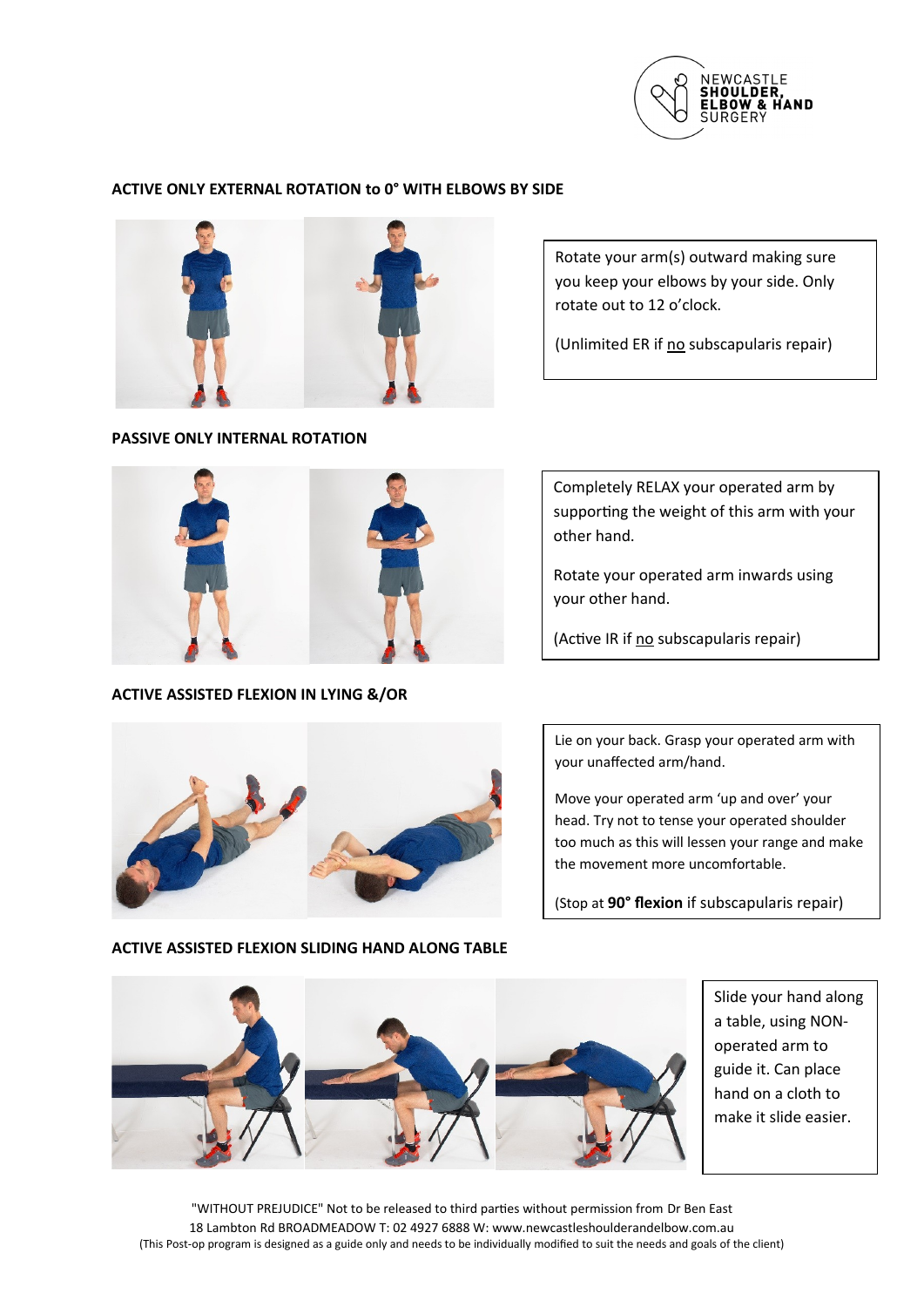

### **ACTIVE ASSISTED ABDUCTION SLIDING HAND ALONG TABLE**



 Slide your hand along a table, using NON- operated arm to guide it. Can place hand on a cloth to make it slide easier. Elbow crease must face forward.

## **PULLEYS (FLEXION)**



**PULLEYS (ABDUCTION)**



Using pulleys, pull down on handle with your NONoperated arm to help lift your operated arm. Reduce the 'help' as you get stronger.

**CATERPILLARS UP WALL** 



The purpose of caterpillars up the wall is to allow the friction created by your hand on the wall to lessen the weight of your arm. This makes it easier for your shoulder muscles to lift the arm. Add to this, initially helping with your other arm, allows for a smooth transition towards normal lifting over this Phase 2 period.

"WITHOUT PREJUDICE" Not to be released to third parties without permission from Dr Ben East 18 Lambton Rd BROADMEADOW T: 02 4927 6888 W: www.newcastleshoulderandelbow.com.au (This Post-op program is designed as a guide only and needs to be individually modified to suit the needs and goals of the client)